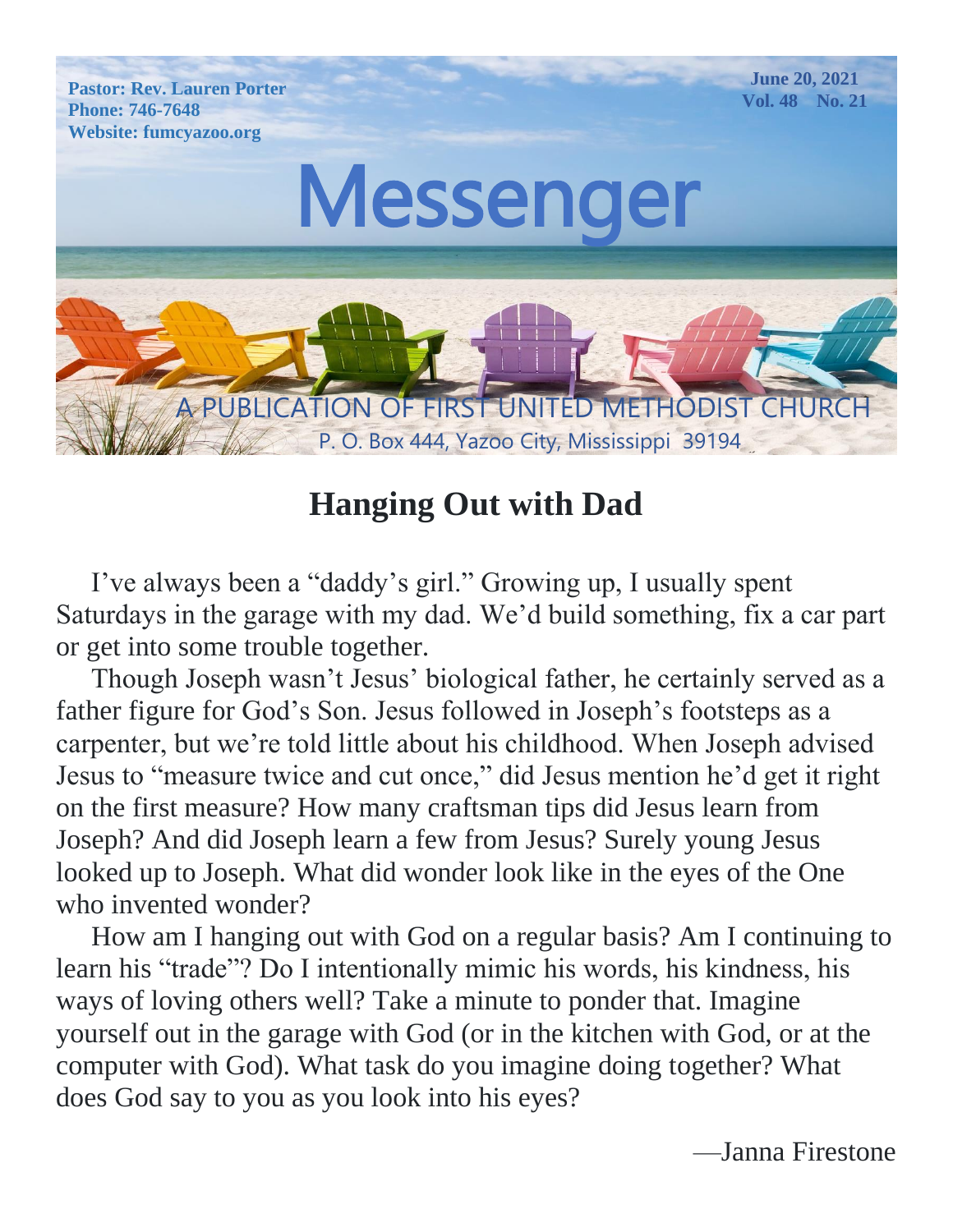

#### **SUNDAY, JUNE 20**

9-12 noon Methodist Market **SATURDAY, JUNE 26** 9-12 noon Methodist Market 9:00 a.m. Come AZ U R Service 9:50 a.m. Sunday School 11:00 a.m. Traditional Worship Service 11:00 a.m. Live Stream Worship **MONDAY, JUNE 21**



- 20. Melinda Richards, Gray Summers Jennifer Melton
- 22. Mary Kay Phillips
- 23. Jason Patterson
- 25. Jay Whitaker
- 26. Alexess Swoope
- 21. Mr. & Mrs. Hubert Hatfield
- 23. Mr. & Mrs. Edwin McDonald Mr. & Mrs. Louis Thompson
- 26. Mr. & Mrs. J. T. Ketchum, Jr.



 $\sim$   $\sim$   $\sim$   $\sim$   $\sim$   $\sim$ 

On July 4, 2021, we will have our Patriotic Service at 10 a.m. This will be a JOINT SERVICE. We will honor our veterans, past and present. Please make plans to attend!



**Vacation Bible School June 28-30 8:30-11:30 a.m.**

 The theme for this year's Vacation Bible School is "Treasured: Discovering why you're priceless to God." We welcome those who will be entering 4K-6<sup>th</sup> grade. Registration is in the Fellowship Hall.



 We are pleased to announce that the Reverend Lauren Porter has been reappointed to First United Methodist Church for another year.

ANNUAL CONFERENCE The Mississippi Annual Conference will be June 23-25 on Zoom.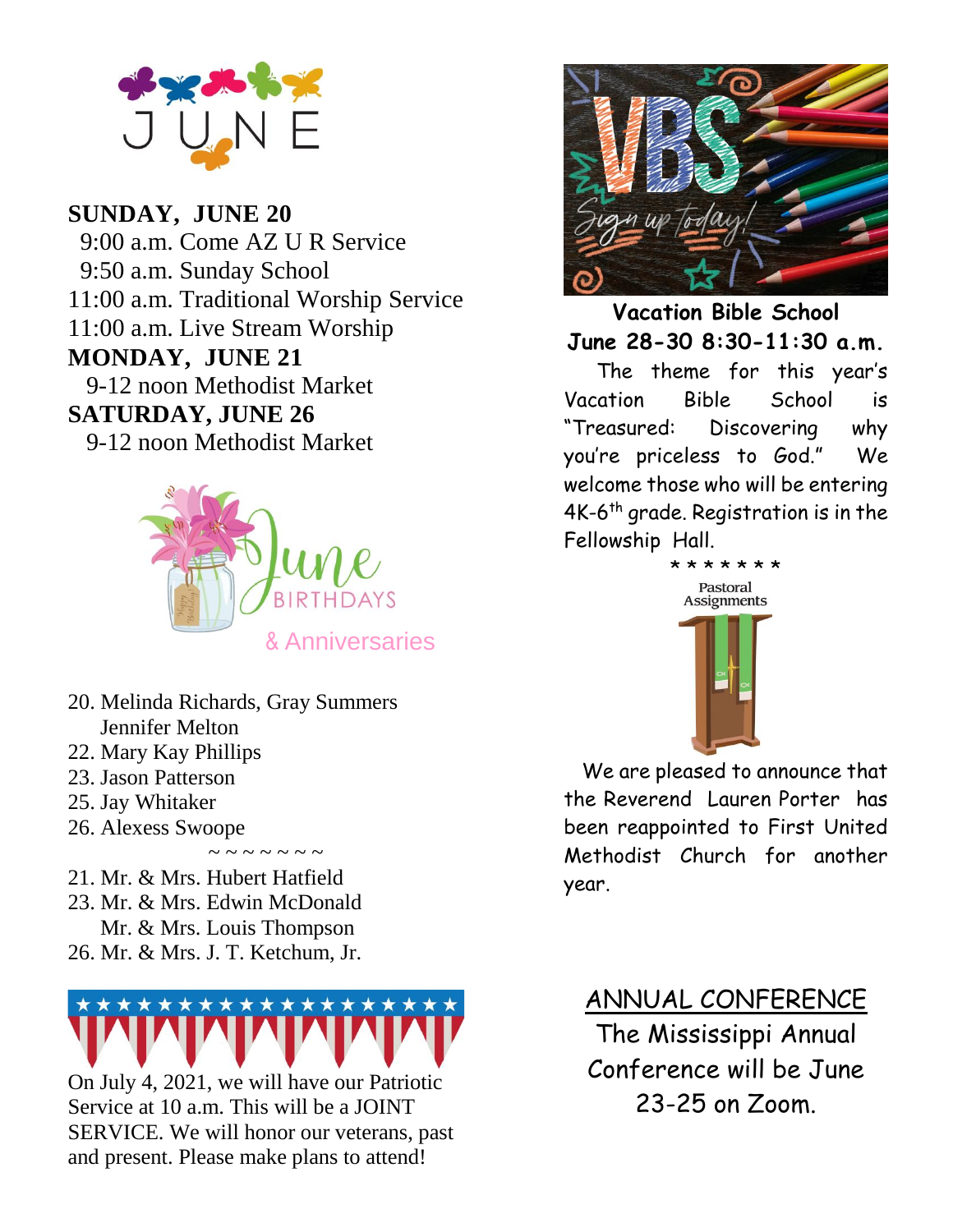# Children's Page



 "Allow the children to come to me," Jesus said. "Don't forbid them, because the kingdom of heaven belongs to people like these children."

Matthew 19:14



 Throughout the month of June, we've been learning Bible stories where Jesus met different people. In each of the stories, Jesus called the people to Him. Jesus loves all people. He values everyone, even those who may not be valued by others. This week we will hear a Bible story about Jesus and the children.

#### **P22 Ministries & Planet 456:**

This past week we had a fun time floating on the Strong River. Bowling and swimming are coming up next. Be on the look-out!



# **Youth Sunday School**

During the month of June, we have been studying the series, *Our Heavenly Father*. The lesson this week points out the importance of confession and owning up to our sin and wrong doings. Just as we

ask for God's forgiveness, it is important for us to give forgiveness. Our lesson this Sunday will find us studying from the book of Psalm.

# **Summer Youth Activities**

The Youth Group has a summer trip planned to visit the Ark Encounter in Kentucky and take in a Cincinnati Reds baseball game while on the trip. The dates are Wednesday, June 23 - Saturday, June 26. More summer outings and activities are being planned, and a schedule will be out soon.